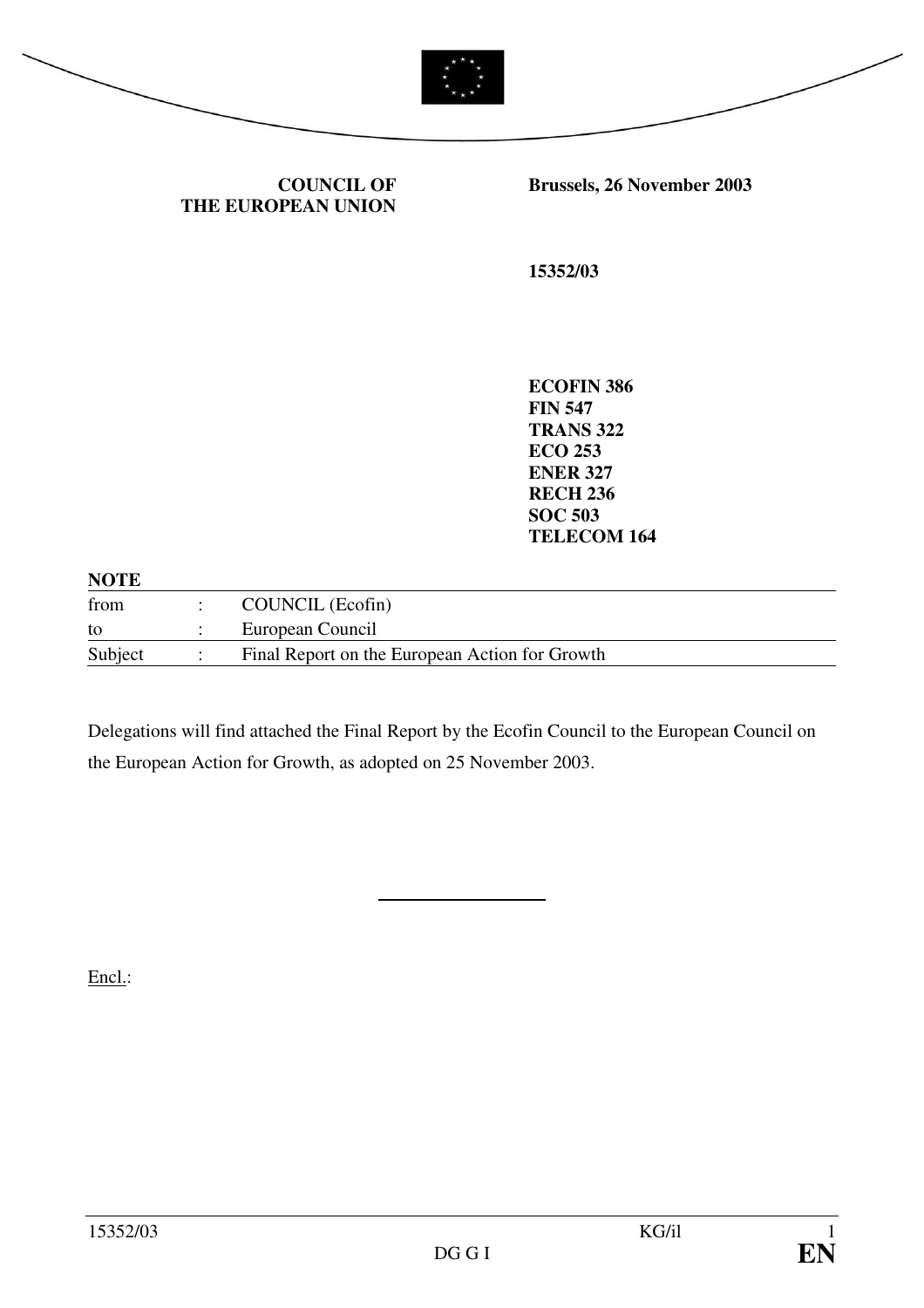## *European Action for Growth*

## **Final report by the Ecofin Council to the European Council**

Building on its interim report endorsed by the October European Council, the Ecofin Council herewith submits its final report on the European Action for Growth Initiative. Strengthening the long-term growth potential of the enlarged European economy is a key goal. The Council considers that the Growth Initiative will provide a useful contribution to achieving that goal as part of the Lisbon strategy, and therefore recommends to the European Council to endorse the Action as outlined below.

## **1.** *The strategic framework*

The Council considers that the Growth Initiative is an important step in the implementation of the Union's Lisbon reform agenda to improve competitiveness and the Union's growth potential through higher investment in both physical and human capital. It is an integral element of the implementation and follow-up process of the EU's common strategy based on sustainable public finances, economic reforms aiming at a higher employment rate, and well-functioning capital, product and labour markets. In line with the guidance by the European Council in October, the Initiative will be implemented in respect of the Broad Economic Policy Guidelines (BEPGs), the current Financial Perspective ceilings, and the firm commitment of sound public finances within the Stability and Growth Pact.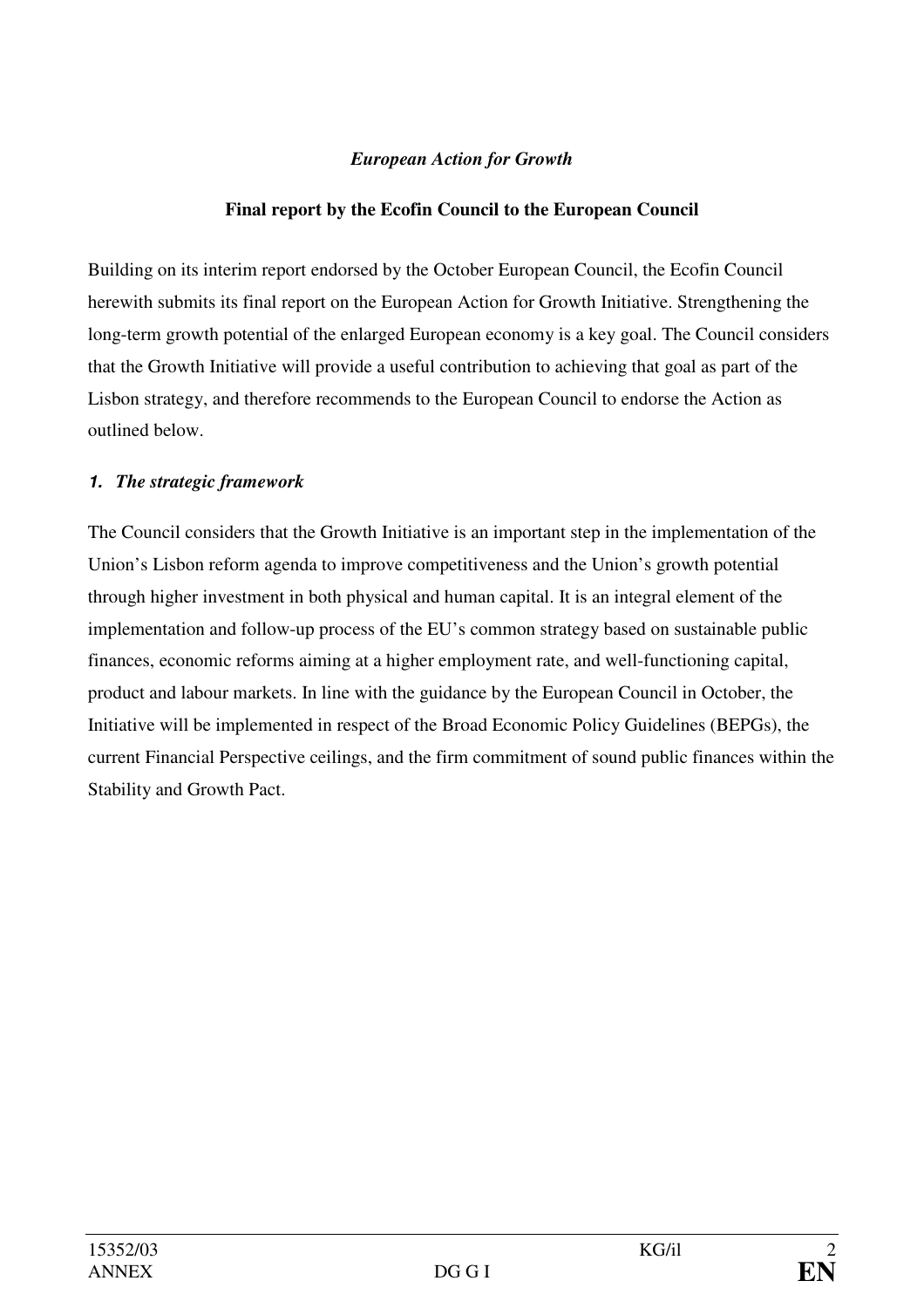## **2.** *Selection of investments*

The Initiative will cover material as well as immaterial investments in two broad areas: the trans-European network infrastructure (TENs) including transport, telecommunications and energy, and innovation and R&D.

On trans-European network projects, the European Council invited the Commission, the EIB and the relevant formations of the Council to establish, without prejudice to the priorities identified in the Commission proposal, a "quick-start programme" identifying a list of projects in an enlarged Union based on transparent criteria, along with assessments of (i) their significance for the integration of the internal market in an enlarged Europe, (ii) their economic and financial viability, (iii) their impact on growth and (iv) the leveraging effect on private capital.

Working together with the EIB, the Commission has now proposed a quick-start programme of projects meeting the following criteria: (i) high level of maturity; (ii) trans-frontier dimension; (iii) impact on growth and innovation in the enlarged EU; and (iv) benefits to the environment.

Necessary non-financial action should be taken by all parties involved to design and ensure actual implementation of the quick start programme so that the EIB along with other actors can proceed with the financing of the identified projects, subject to the Bank's statutory requirements.

The October European Council highlighted the importance of significantly improving the flow of funding for innovative enterprises and new entrepreneurs. On innovation, R&D and skills related projects, the Council therefore stresses the importance of selecting projects that facilitate the creation and development of innovative companies and help to take full advantage of the Union's R&D effort, which support the capacity of the Member States to respond to the human capital, skills and life-long learning needs of a modern economy, based on their economic and financial viability, as well as their ability to mobilise private sector resources. The Council invites the EIB and EIF in particular to give specific attention to funding of innovative SMEs operating on the technological boundary, business start-ups, high-tech firms and micro-enterprises.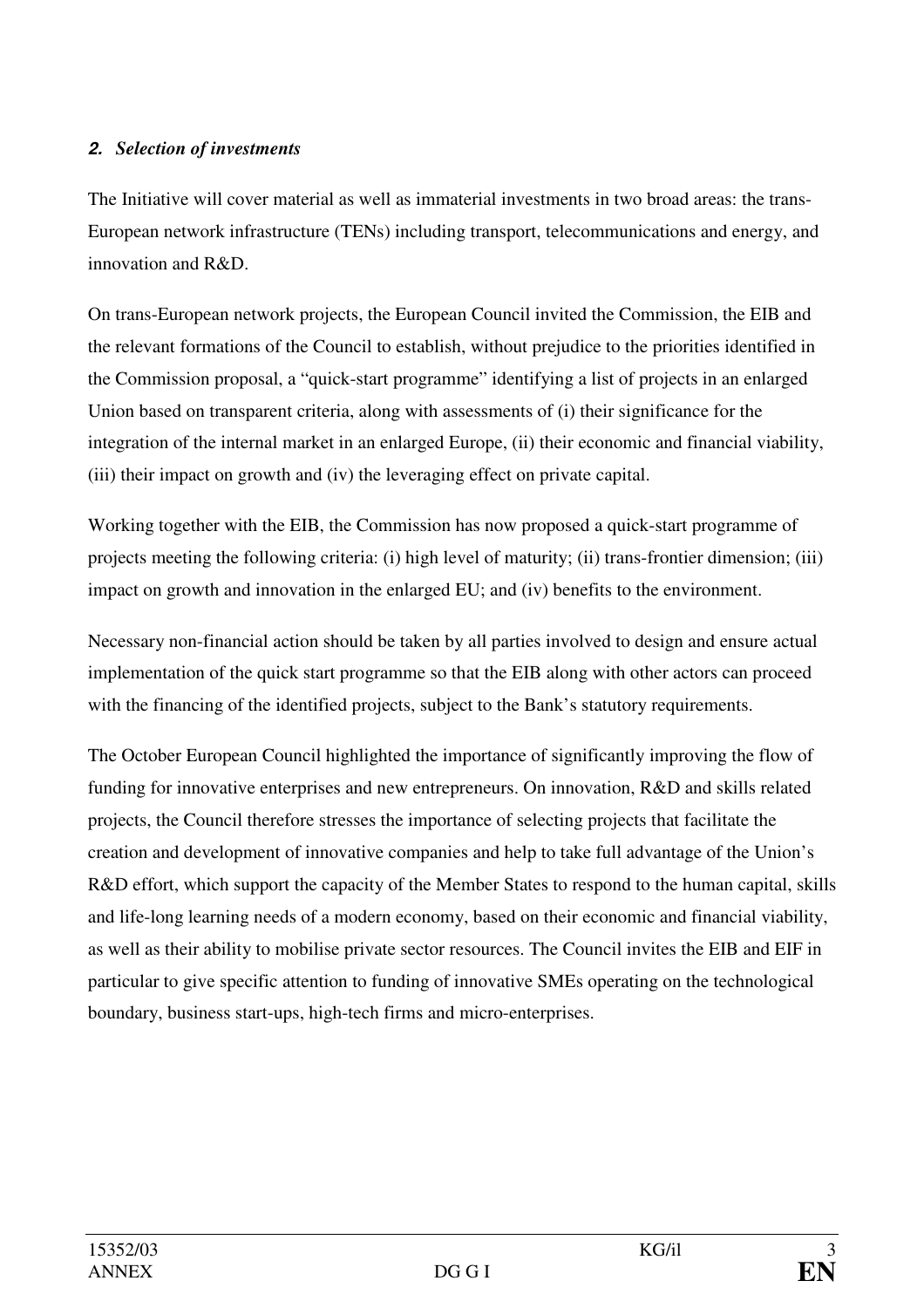Be it trans-European networks or innovation and R&D, the Council considers that the conditions and criteria for selecting possible growth enhancing investments set up by the European Council should be strictly applied. The investment should not crowd out private sector financiers, but help attract the private sector to commit capital.

The EIB and the EIF are invited to consider the projects identified and continue to base project appraisal and selection strictly on sound banking and industry practice and procedures, in particular their economic and financial viability, for only well-defined projects with a true European dimension taking into account regional balance. The strengthening of TEN, innovation and R&D activities by the EIB group should be in line with its key goal of fostering economic and social cohesion. Absorption will be determined by the availability of projects that meet the above mentioned criteria. The EIB and the EIF should assist poorer countries to prepare viable projects.

## **3.** *Specific features of the Initiative*

The Initiative rests on a close collaboration between the Member States, the Commission and the EIB in the implementation of the quick-start programme. All actors have to play their role in order for the initiative to succeed. The Council recommends to the European Council to endorse the following specific features of the Initiative:

## *a) EIB contribution*

# **Trans-European network projects**

- Enhance EIB support for the financing of TENs, through the establishment of an up to 50 billion euros senior loan facility for the period 2003-2010;
- Improve the range of financial instruments available to increase the private sector leverage in the financing of TENs:

(a) long-term EIB loans with extra long maturities of up to 35 years (and appropriate grace periods),

(b) guarantees by the EIB for investment grade projects during their construction phase,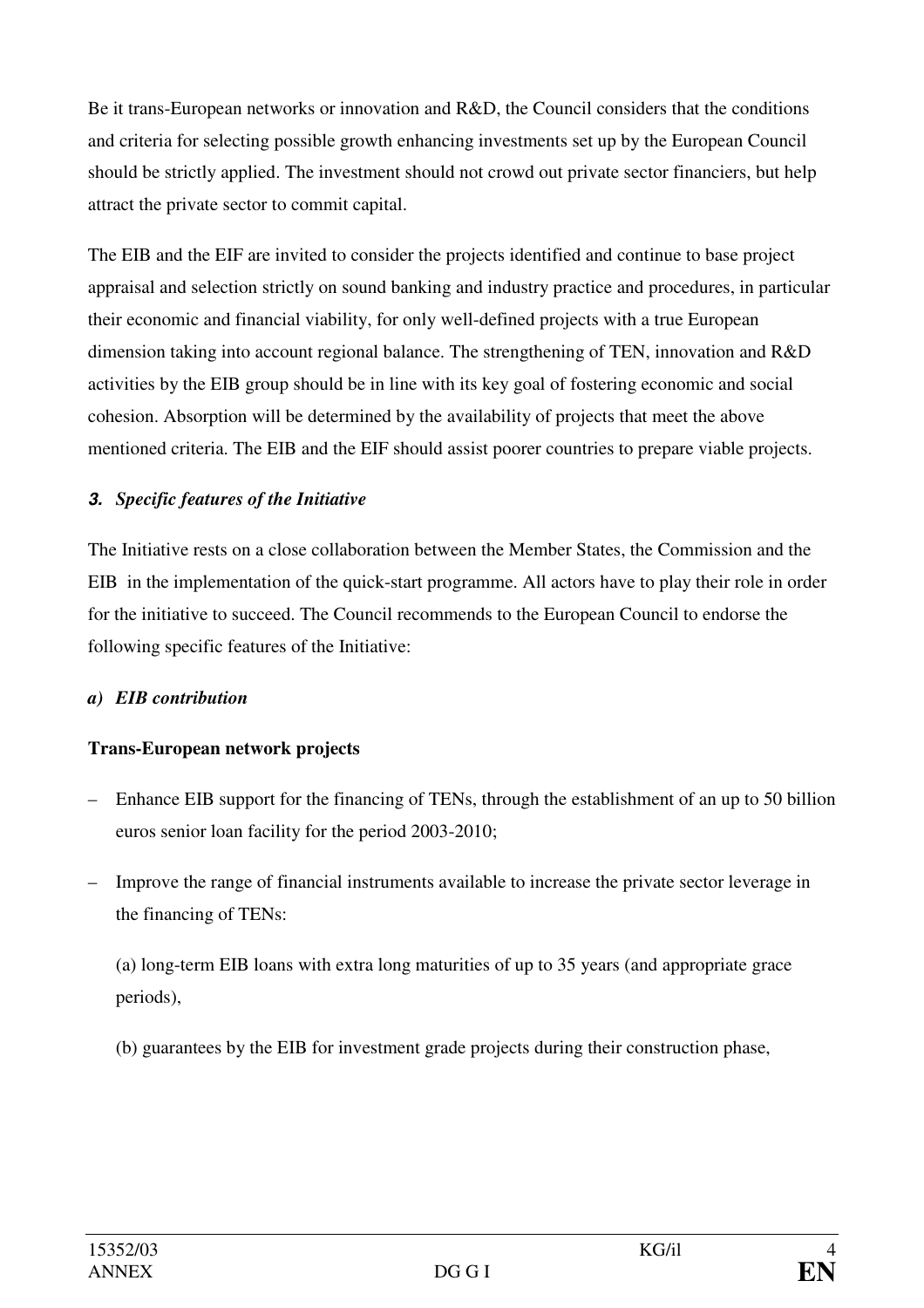## **Innovation and R&D**

- Mobilise 40 billion euros from 2003 to 2010 within the EIB's Innovation 2010 Initiative (i2i) (resulting in 50 billion euros from 2000 to 2010);
- Develop new funding arrangements within the EIB to foster the development and market introduction of new technologies, including grouped loans for specific research activities, technology platforms, and simplified lending procedures for midsized firms ('midcaps'), the extension of maturities, capital grace periods to match the cash-flow characteristics of projects, and in exceptional cases the maximum permitted EIB loan amount for 'leading edge' research and innovation including by corporates;
- Step up the provision of venture capital to innovative SMEs by the European Investment Fund (EIF) through the release of an additional 500 million euros from the Bank's operating profit for venture capital operations, and stepping up the Fund's guarantee and advisory activities.

Covering both broad areas of the Initiative, an additional allocation of 250 million euros to the Bank's Structured Finance Facility for financing up to 2.5 bn euros of new projects to provide senior and subordinated debt, and guarantees, mezzanine finance and quasi equity.

#### **Securitisation**

The European Council has invited the Bank and the Commission to develop instruments aiming at leveraging private capital, in particular through the securitisation of existing assets, and examine which assets could be used for such purposes. The EIB for its part proposes to collaborate with major European institutions to increase the flow of funds into suitable infrastructure projects. Whilst those institutions seek a diversification of the maturity (long-term investments) and risk profiles of their investment portfolios, investment by major institutions (private and public pension funds, and life companies) to infrastructure is often hampered by restrictive legislation in the Member States. The Bank is therefore prepared to establish, and manage, specific co-financing mechanisms – "Securitisation Trusts" -, which will allow public and private institutions to co-invest in investment grade infrastructure PPP projects that the EIB is financing, and attract additional private finance through the securitisation of their infrastructure assets.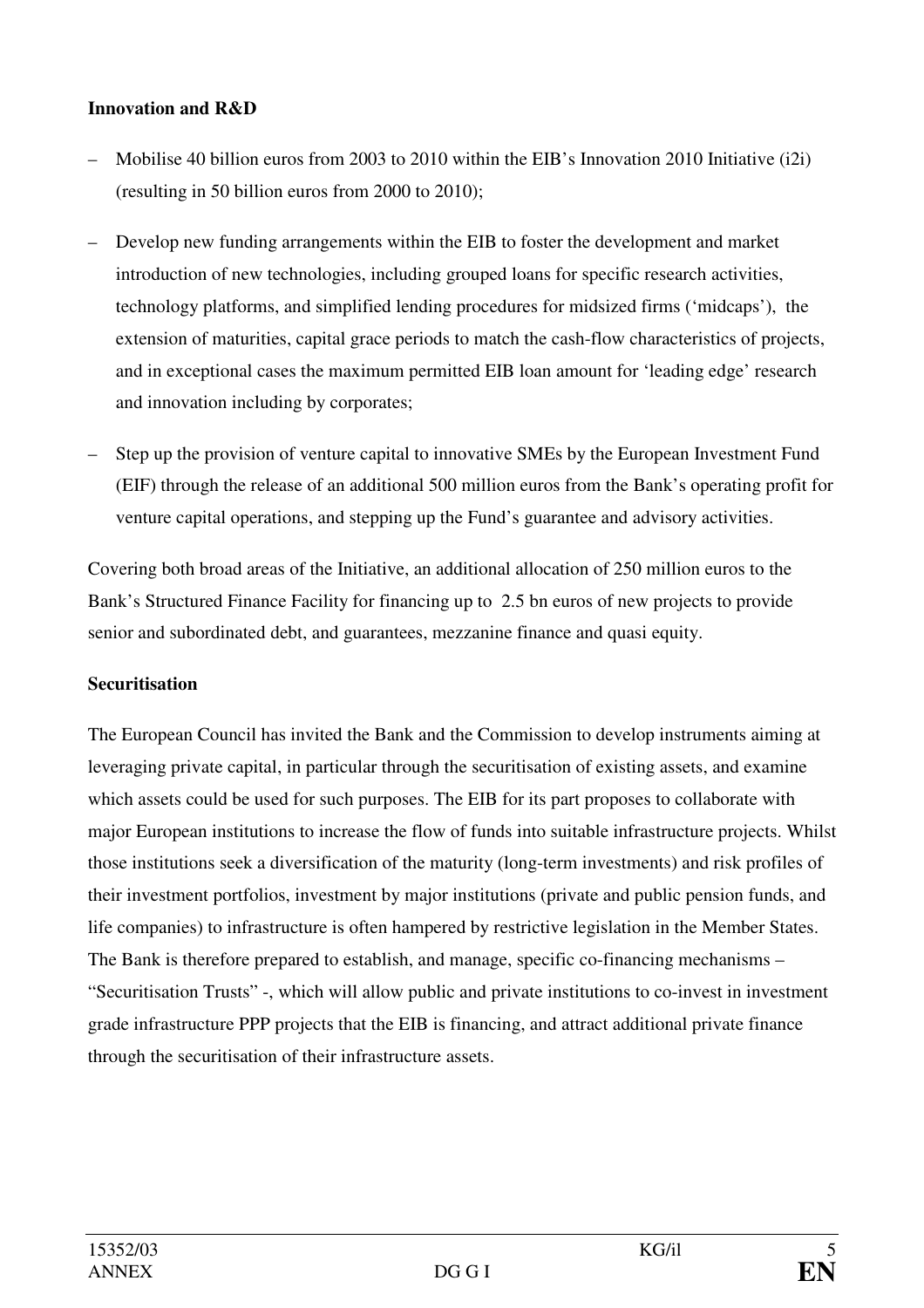The Securitisation Trusts would be flexible co-financing structures under which the EIB could participate and/or organise and manage infrastructure securitisations. Separate Securitisation Trusts could be established per country and/or per sector as circumstances require. The EIB has statutory limits as to the areas of activities it can cover (projects, infrastructure). The Council invites the Bank to develop such Securitisation Trusts, in collaboration with the public authorities and public and/or private sector financial institutions, and within the limits of the EIB Statutes and subject to Eurostat rules work with the Member States as they seek to mobilise resources by bringing infrastructure assets to markets. The final decision on the implementation of such securitisation schemes should be taken by the governing bodies of the EIB. The Commission, in its report, also underlines the potential importance of securitisation as a means of increasing the available pool of resources from financial markets and suggests a similar approach to that discussed by the EIB to help develop the market.

#### **Financing framework**

Protecting the EIB's AAA rating is of utmost importance, through the application of best banking practices in the selection of projects of acceptable credit quality, and a careful accumulation of outstanding loan portfolios.

Regarding the implications of the Initiative on the Bank's capital, the EIB considers that the lending figures envisaged under the Initiative (50 billion euros for TENs and another 40 billion under i2i) are consistent with the current Bank's multi-annual planning as provided by the 2002 decision on the timing for capital increases (i.e. no increase before 2008). The amounts mentioned above are, according to the Bank, also compatible with the objective of maintaining the ability of the Bank to self-finance (in terms of paid in) the next capital increase. The Council considers that both decisions, i.e. no capital increase before 2008 except for the consequences of the enlargement, and to ensure that the Initiative will not affect the accumulation of the Bank's reserves should be fully respected. In this respect, the necessary long-term reconstitution of reserves might be eased by the continuation of appropriate risk pricing by the Bank.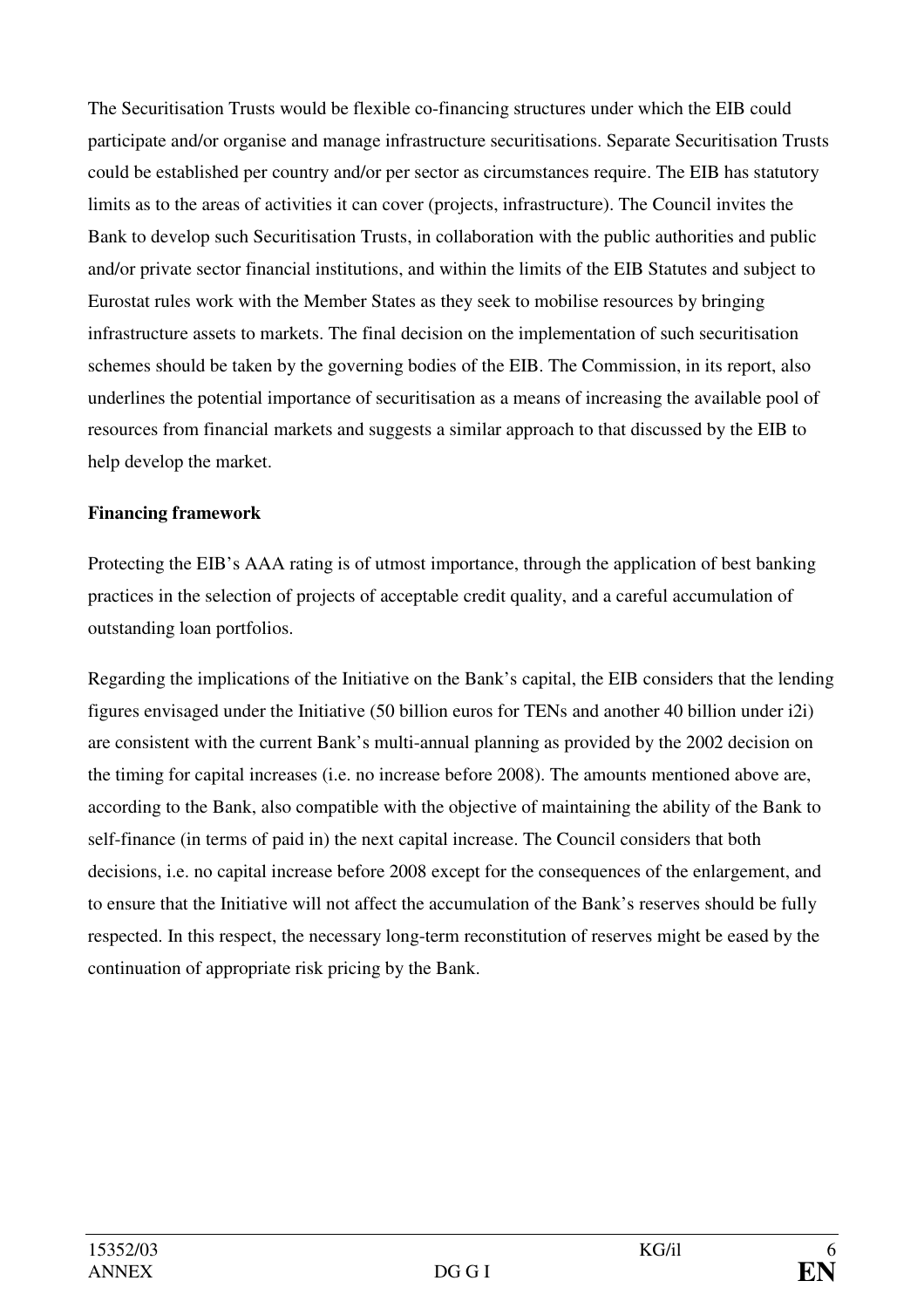However, for given capital, a significant additional headroom would be provided under the statutory revision proposed by the Bank in connection with the proposed change of its Statutes. If such revision came into force, the Bank's management estimates that it would provide an additional headroom of up to 70 billion euros of lending between the ratification of the change in the Statute and 2008, without bringing forward the next capital increase, part of which could be allocated to the Initiative.

### *b) EU contribution*

The Council takes note of the actions at EU level envisaged in the Commission report aimed at reducing the non-financial barriers to project implementation. In particular, with respect to the financial aspects, and while respecting the current Financial Perspectives, the Commission is invited to redirect expenditure where appropriate towards growth-enhancing investment in physical and human capital and knowledge. It should take advantage of the mid-term review of the Structural Funds to allocate the performance reserve in 2004 as far as possible to further Lisbon related activities. This should be agreed in advance with the Member States. Possible implications for the EU budget (through the Structural Funds, the TENs budget line, the Sixth Framework Programme) should not go beyond previously existing obligations - and not preempt the negotiations on the next Financial Perspectives. The Council takes note that the Commission has proposed the possibility of a higher rate of Community co-financing for TENs, for example in specific cases which are crossborder or cross-natural barriers.

In addition, the Commission is examining the possibility of developing a specific Community debt service guarantee instrument to cover certain post-construction risk in TEN transport projects. The objective of such a guarantee is to accelerate the conclusion of financial packages. Its focus would be on the risks of traffic/revenue shortfalls during the initial period of the post construction phase of projects. The guarantee would partially cover shortfalls measured relative to an agreed break-even base scenario during an initial period of the post-construction phase. A portion of the total revenue risk would be borne by the private sector. The Commission is currently studying whether such an instrument is a workable response to the needs of market operators and testing whether Member States would be willing to share in the risks by providing guarantee matching.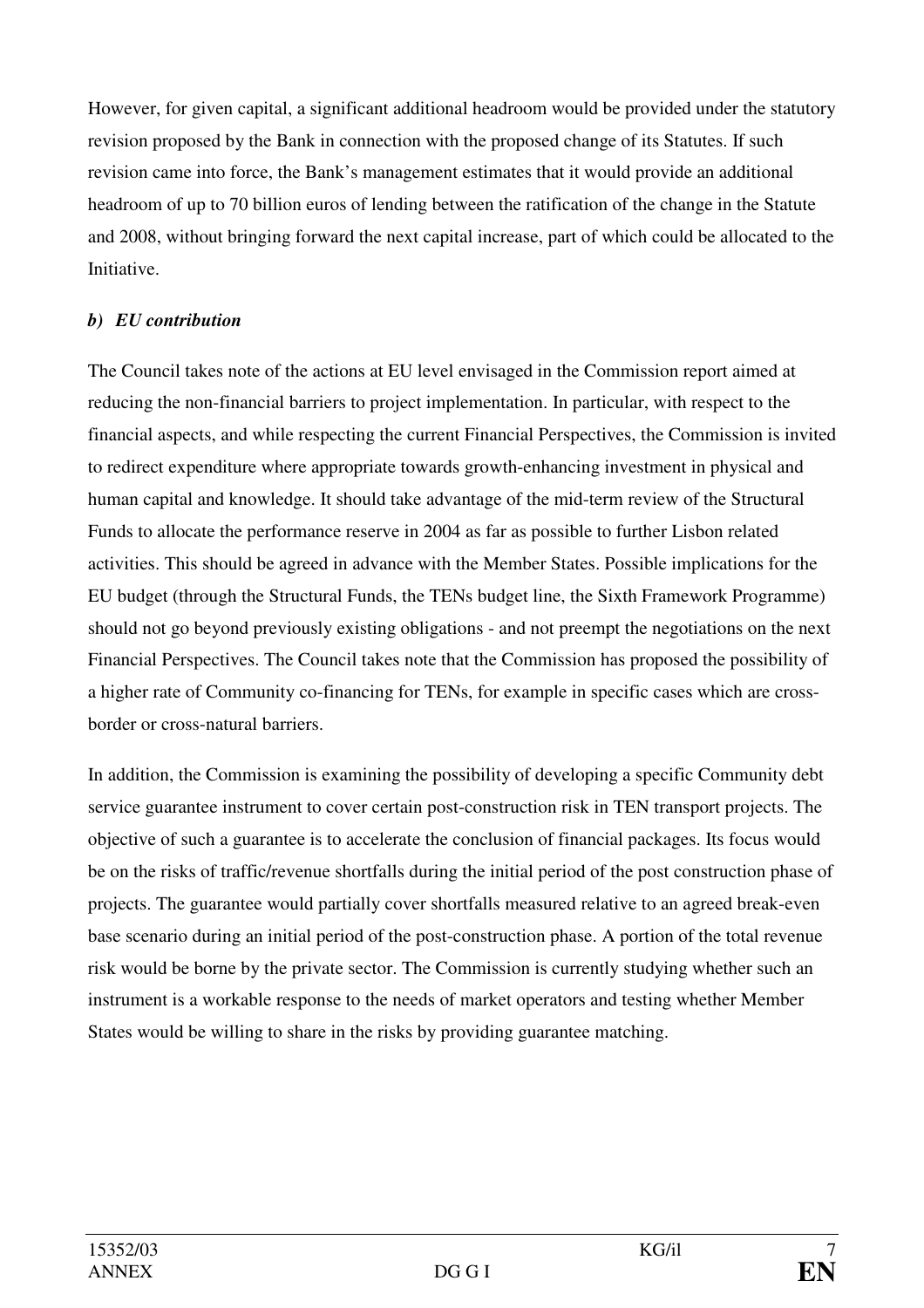The Council invites the Commission to prudently continue exploring this option and, if appropriate, make a proposal. Possible risks would need to be clearly identified so as to control the commitment on the EU budget as well as the impact on Member States' budgets. Issues to be resolved before any commitment can be made may inter alia include: (i) the funding of the instrument and the building up of resources, (ii) appropriate risk diversification and budgetary risks (recourses to the Community budget for losses over and above an earmarked "liquidity cushion" can not be excluded unless the amounts set aside cover a substantial part of the guarantee exposure<sup>1</sup>), and (iii) its administrative implementation (who would assume the role of risk assessor, possible conflicts of interest, methods for selecting projects, etc.).

The Council also considers that the methods of cooperation between EIB financing, Structural Funds, the TENs budget line and the Sixth Framework Programme should be streamlined and intensified, so as to improve the combined use of such financings by systematically exchanging early information on all upcoming priority projects, exploring early on co-financing possibilities and the best way of combining loan and grant finance. Co-operation agreements between the Bank and the different Community funds would be a useful framework for encouraging a more harmonized approach and thus facilitating co-financing.

## *c) National contributions*

The Member States are invited to act rapidly to eliminate technical, legal and administrative obstacles to the implementation of TEN projects, notably their cross-border sections. The Initiative assumes the part financing of projects from national budgets. The precise impact will initially depend on the quick-start projects that will be decided by the European Council. However, the focus of the Initiative is to optimise the use of *existing* public resources, and the leverage provided by private capital markets.

 $\overline{a}$ <sup>1</sup> In comparison with the provisioning mechanism of the Community guarantee covering EIB's external lending it would not be possible to assess risk on a portfolio basis, as the number of projects/loans will be too low. Each proposal would probably have to be assessed and provisioned separately. The risks intended to be covered would be such that they exceed the appetite of commercial guarantors. A guarantee would have to be substantial enough to avoid a situation where the temporary relief offered would only constitute a deferral of bankruptcy.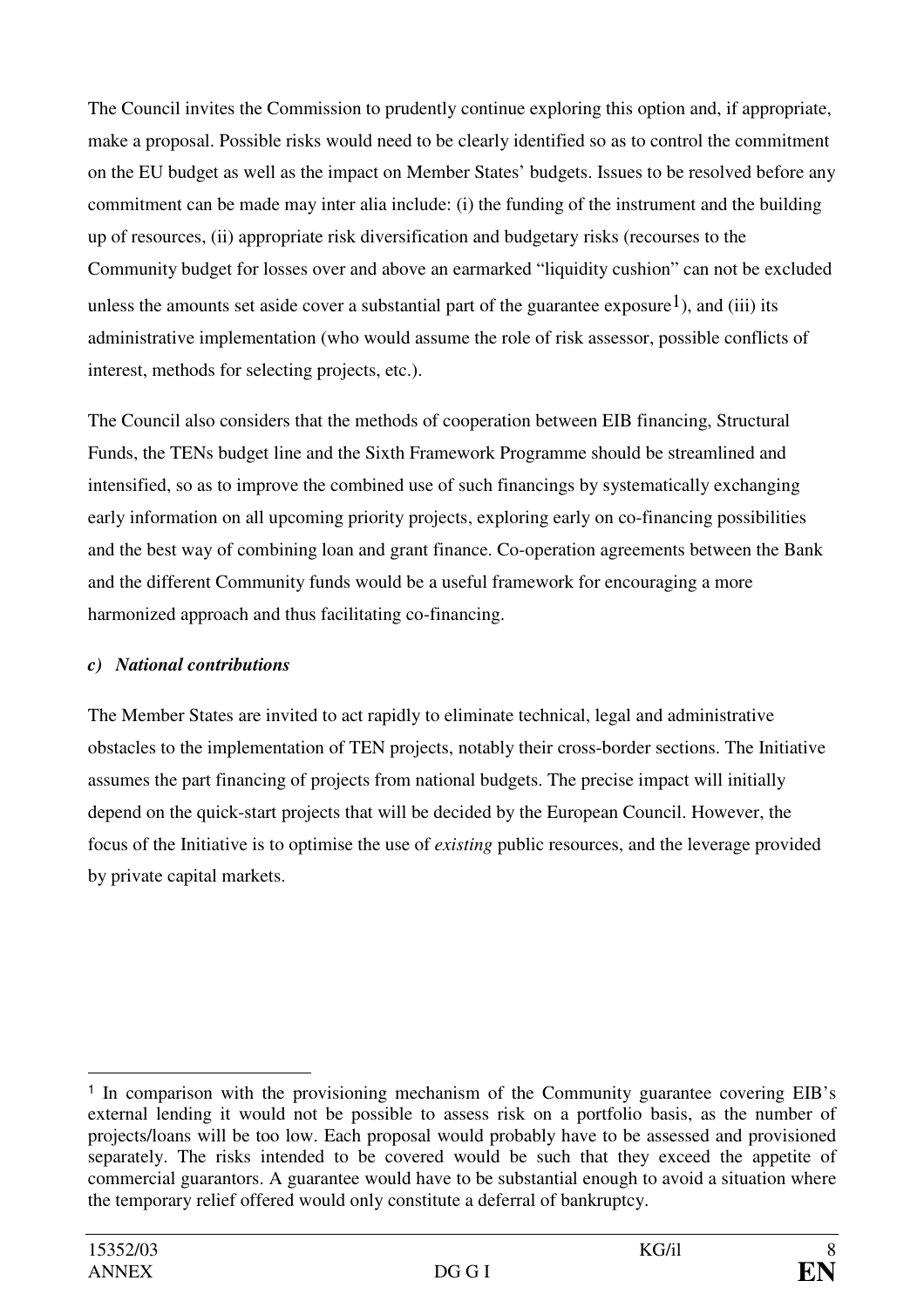Thus, public spending on physical and human capital under the Initiative should be financed essentially through expenditure restructuring and not via an increase in overall public spending. Any possible increases in spending on physical and human capital should be consistent with the Stability and Growth Pact and its requirement of a "close to balance or in surplus" position. Budgetary implications stemming from the provision of possible loan guarantees and related contingent liabilities falling due should be recognized.

For the evaluation of the impact on national budgets it will be important to know precisely whether a public-private partnership project forms part of government accounts or not. A task force convened by Eurostat has examined the accounting treatment of PPP schemes and is preparing guidelines within the framework of the ESA 95 manual on deficit and debt for the assessment of risk-sharing between the private and the public sector to ensure transparency including the recording of government guarantees in national accounts and the treatment of securitisation arrangements. The main principles of the proposed approach are set out at annex. The Council takes note of these principles, and invites Eurostat to conclude work on the guidelines quickly so that all the actors in the financial Community can benefit from a predictable framework.

The European Council already invited the Member States to report to the Spring 2004 European Council on initiatives in preparation or implementation at national level to increase growth and growth potential which could enhance the positive impact of the Initiative. A number of Member States already have taken steps to mutually reinforce the Initiative.

In response to this request, the Commission, through the Ecofin Council, is invited to report to the 2004 Spring European Council meeting on progress made in regard of the improvement of the quality of public expenditure.

# *d) Private sector participation*

The mobilisation of private resources to finance qualifying projects is the key angle of the Initiative. Private sector involvement in projects is directly related to the prospect of a suitable revenue stream and an acceptable and appropriate risk-sharing. The private sector and public sector should respectively be responsible for bearing the risks which they are best placed to manage. The leverage effect can not be defined ex ante, but depends on the characteristics of each project.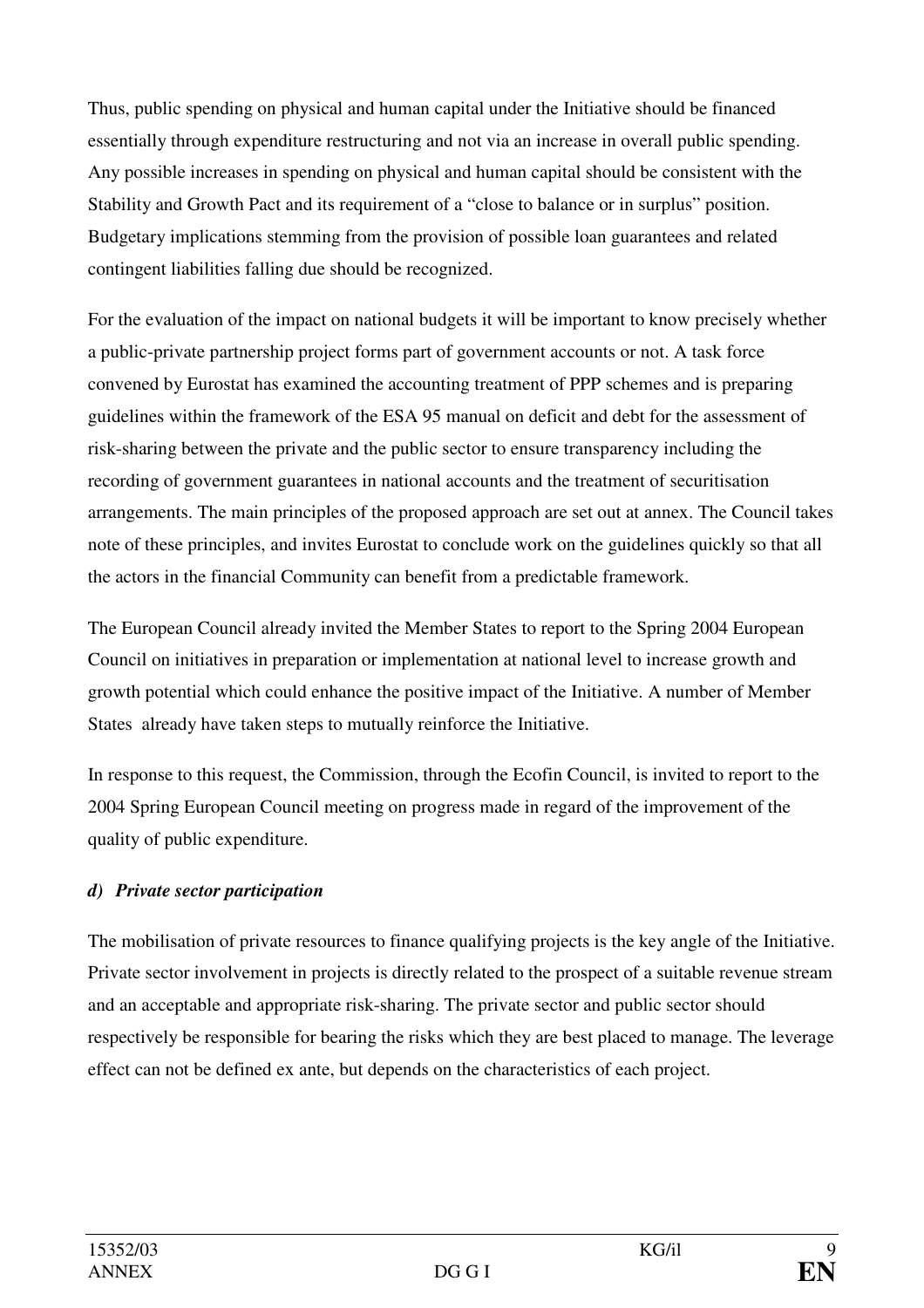The non-financial framework conditions for PPPs, TENs and innovation and R&D projects should urgently be improved. The Council takes note of the intention of the Commission to outline proposals by June 2004 in a green paper on regulatory issues associated with PPPs. The Council urges the Commission in this green paper to focus on measures to improve the structural and regulatory environment conditioning the involvement of private sector capital in PPPs, TENs and innovation and R&D projects, and follow-up the green paper with appropriate legal proposals by the end of 2004.

In order to secure private sector funding in this Initiative, the Council invites the Commission to explore, in collaboration with the International Accounting Standard Board (IASB), the special financial aspects related to the accounting treatment of infrastructure projects with a back-loaded revenue profile.

## *e) Evaluation*

The Council invites the Commission, and the Bank, to provide a mid-term evaluation report on the Initiative on the basis of the Lisbon strategy, at the latest by 2007, on the basis of the following criteria: (i) growth effects; (ii) impact on the internal market and cohesion in the enlarged EU; (iii) mobilisation of private sector capital, (iv) acceleration of the implementation of TENs and innovation and R&D projects; (v) progress in reducing regulatory barriers.

# **4.** *Recommendations to the European Council*

# **The Ecofin Council invites**

- o **The European Council to endorse the European Action for Growth Initiative, in full respect of the BEPGs, the Stability and Growth Pact, the Financial Perspectives and the agreed framework for the EIB's capital (no increase before 2008 and the self-financing of subsequent capital increases).**
- o **Member States and the Commission to act rapidly to eliminate technical, legal and administrative obstacles to the implementation of PPPs, TENs and innovation and R&D projects and improve the non-financial framework conditions for these projects.**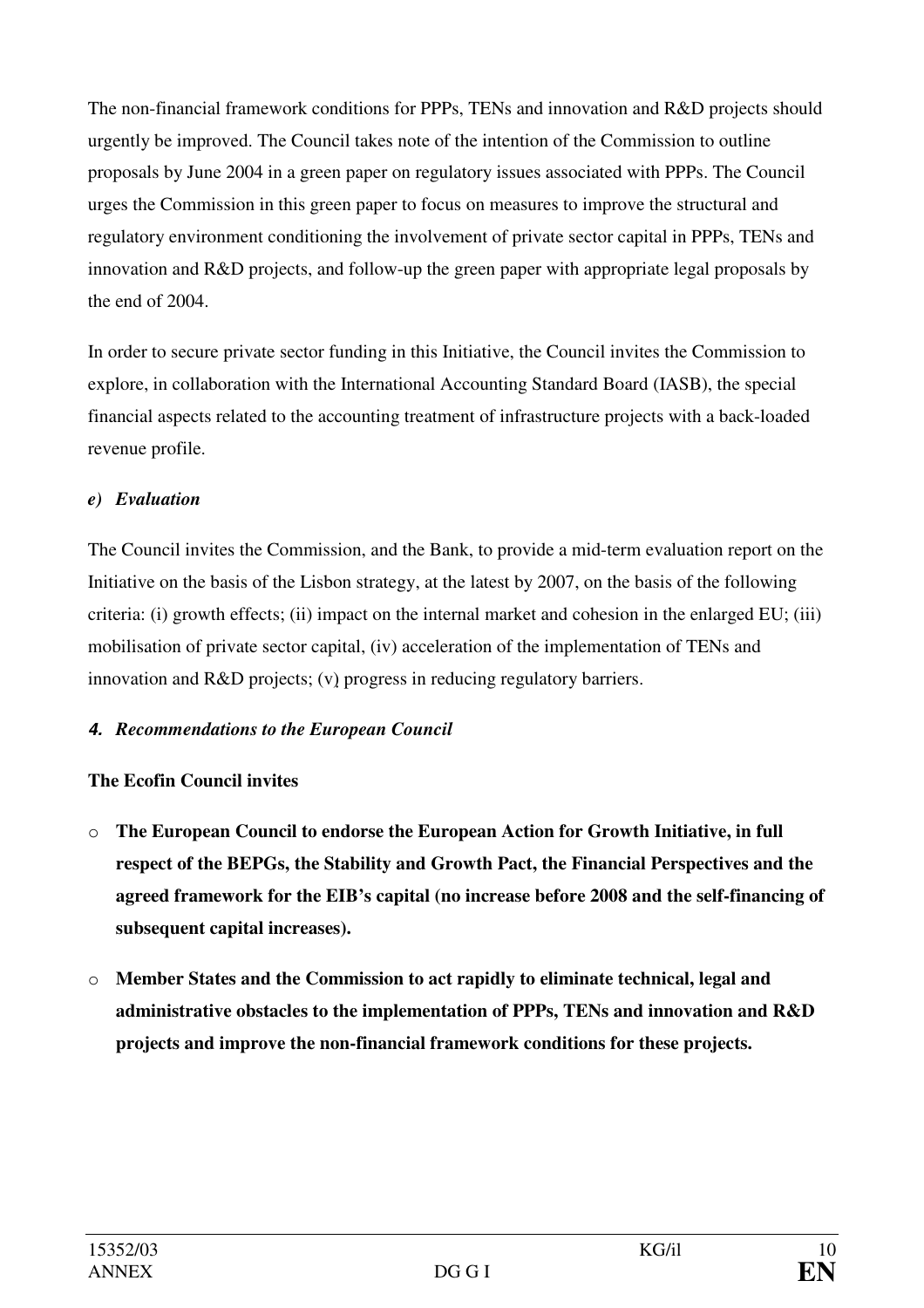- o **The relevant actors to take the necessary steps to ensure implementation of the quick-start programme to be adopted by the European Council, so that the EIB and other relevant actors can provide appropriate financing taking into account the economic and financial viability of projects.**
- o **The EIB to implement the financial instruments aiming at leveraging private capital, and to develop Securitisation Trusts, and within the limits of the Bank's Statutes work with the Member States as they seek to mobilise resources by bringing infrastructure assets to markets.**
- o **The Commission, in co-operation with the Member States, to continue prudently studying the possibility of developing a specific Community guarantee instrument for certain postconstruction risks in TEN transport projects.**
- o **The relevant accounting bodies to come up with clear and definite financial guidelines within which these projects can be undertaken.**
- o **The Commission, and the Bank, to provide a mid-term evaluation of the Initiative by the end of 2007.**

\_\_\_\_\_\_\_\_\_\_\_\_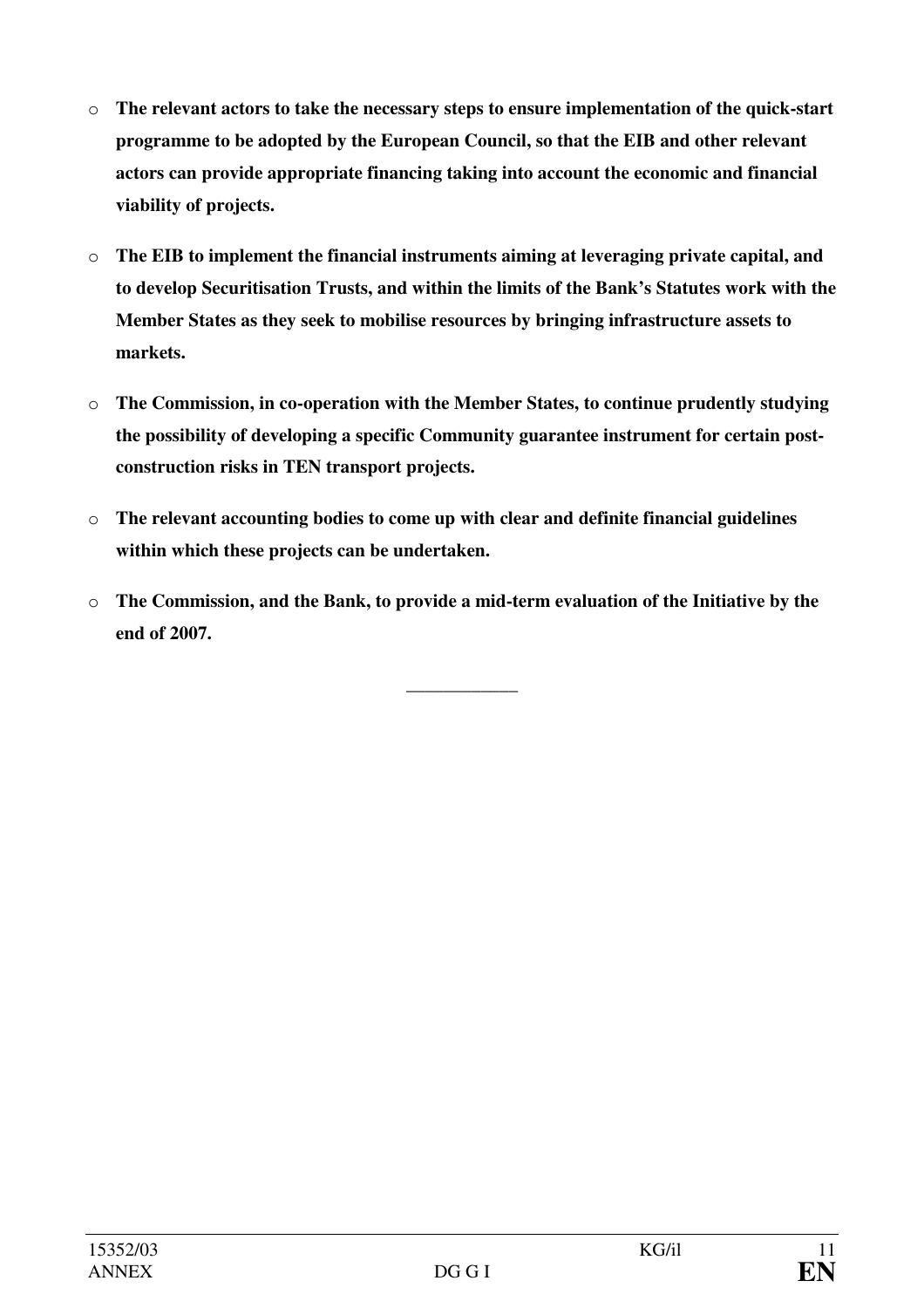#### **Annex**

## **The statistical treatment of public-private partnerships**

In February 2003, the Commission set up a Task Force, in co-operation with experts from the National Statistical Institutes (NSIs) of Member States, Acceding Countries, the ECB, and the EIB, to clarify such statistical treatment and to develop the necessary technical guidance regardless of legal provisions relating to PPP ownership. The Task Force has recently concluded its works and consensus appears to rally on several key principles:

- to distinguish two types of PPP: those where the contractor raises revenue direct from users of the asset (e.g. tolled road); and PPPs where the contractor charges the government. For the former, any asset is assumed to be fully owned by the contractor. For the latter, full ownership is attributed to the party most exposed to risks and rewards of asset ownership during the period.
- PPP assets should not be classified as a government asset whenever the non-public partner will bear, in any case, construction risks and one of the two following risks: (i) availability risk (depending on the performance of the partner); and/or (ii) demand risk (relating to the behaviour of final users of the assets). Other aspects to take into account are: the effect of the call of some guarantees granted by government; the classification of the unit in charge of the project as regards its autonomy of decision in respect of government; and the final allocation of the assets in some specific cases.
- if the PPP asset is considered as government asset, capital expenditure (for new asset or for significant refurbishment) will be recorded as government expenditure, with a negative impact on government deficit/surplus. As a counterpart, government will incur as new debt recorded at the same time of the expenditure.